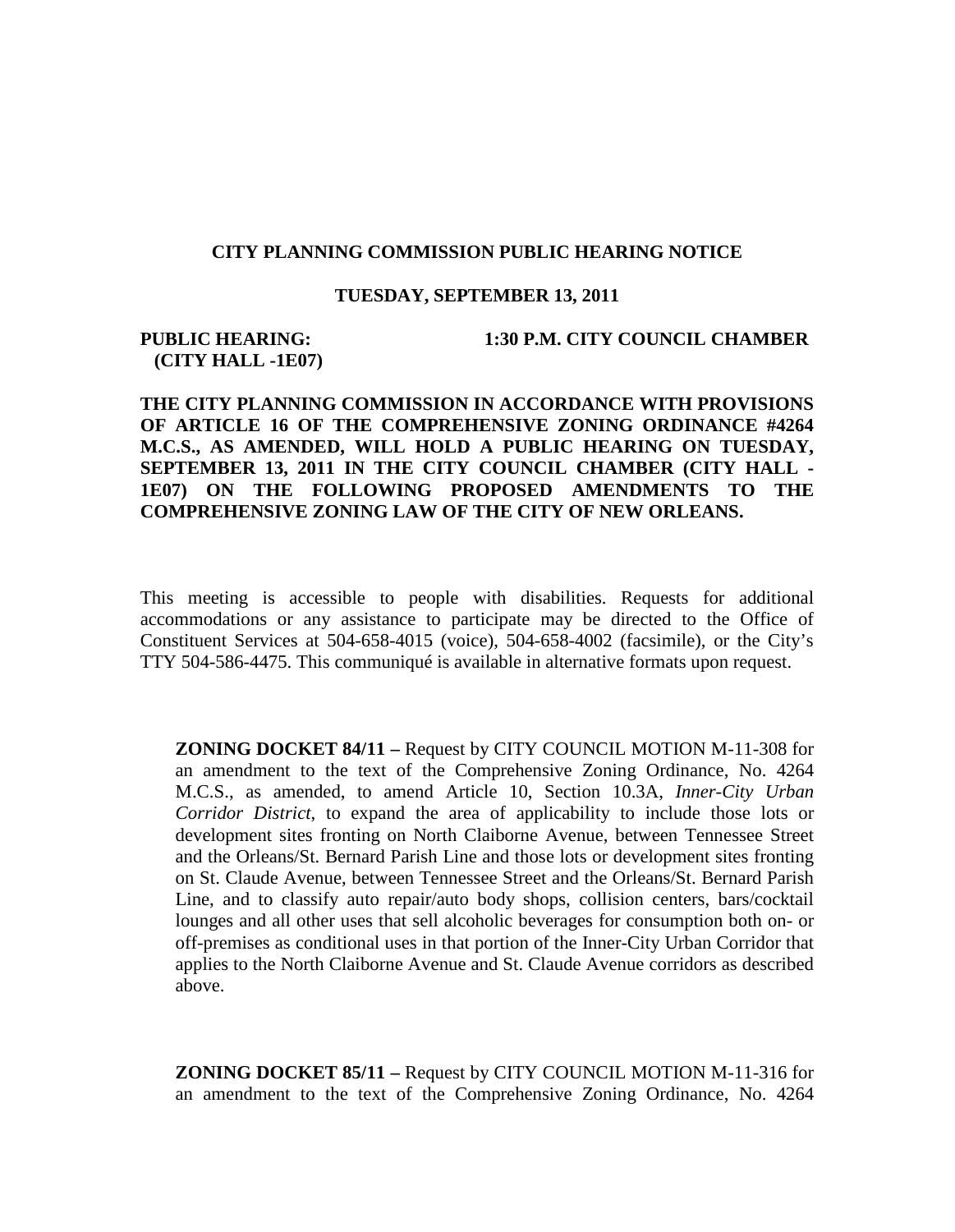M.C.S., as amended, to amend Article 18, Section 18.51, *Eastern New Orleans Renaissance Corridor Interim Zoning District* (ENORC IZD), to expand the application of Sections 18.51.11 and 18.51.12 to all B-1 and B-2 Neighborhood Business District base districts within the area of applicability as defined in Section 18.51.2 of the ENORC IZD regulations.

**ZONING DOCKET 86/11 –** Request by CITY COUNCIL MOTION M-11-344 for an amendment to the text of the Comprehensive Zoning Ordinance, No. 4264 M.C.S., as amended, to amend Article 18, Section 18 to establish the *District D Inner-City Urban Corridor District IZD* to expand the area of applicability of Article 10, Section 10.3A *Inner-City Urban Corridor District* to include all property zoned B-2 Neighborhood Business District within the boundaries of City Council District D and to classify all retail uses within those B-2 Districts with a gross floor area equal to or greater than 7,500 square feet as conditional uses.

**ZONING DOCKET 87/11 –** Request by ORLEANS PARISH SCHOOL BOARD for a Conditional Use to permit the rebuilding of an existing public elementary school facility with an increase in floor area greater than fifty (50) percent in an RS-2 Single-Family Residential District, on an undesignated square, Lot Pt Sec 18 or Pt A or Parcel E, in the Fifth Municipal District, bounded by Berkley Drive, Eton Street, Mac Arthur Boulevard, Hudson Place, Dover Place and Plymouth Place. The municipal address is 5300 BERKLEY DRIVE. (ZBM E-17/PD 12)

**ZONING DOCKET 88/11 –** Request by KERLEREC LLC for a Conditional Use to permit a four-family dwelling in HMR-3 Historic Marigny/Tremé Residential District, on Square 379, Lot A, in the Third Municipal District, bounded by Henriette Delille, Columbus, North Rampart, and Kerlerec Streets. The municipal address is 1133 KERLEREC STREET. (ZBM D-13/PD 4)

**ZONING DOCKET 89/11 –** Request by SOUTHERN LAND CONSULTANTS, INC for a Zoning Change from an RS-2 Single-Family Residential District to an RO General Office District, on Square 6 or B, Lots 30, 31, 32 and 33, in the Third Municipal District, bounded by Elysian Fields Avenue, Fairmont Drive, Milton and Monterey Street. The municipal address 3835 ELYSIAN FIELDS AVENUE. (ZBM D-12/PD 6)